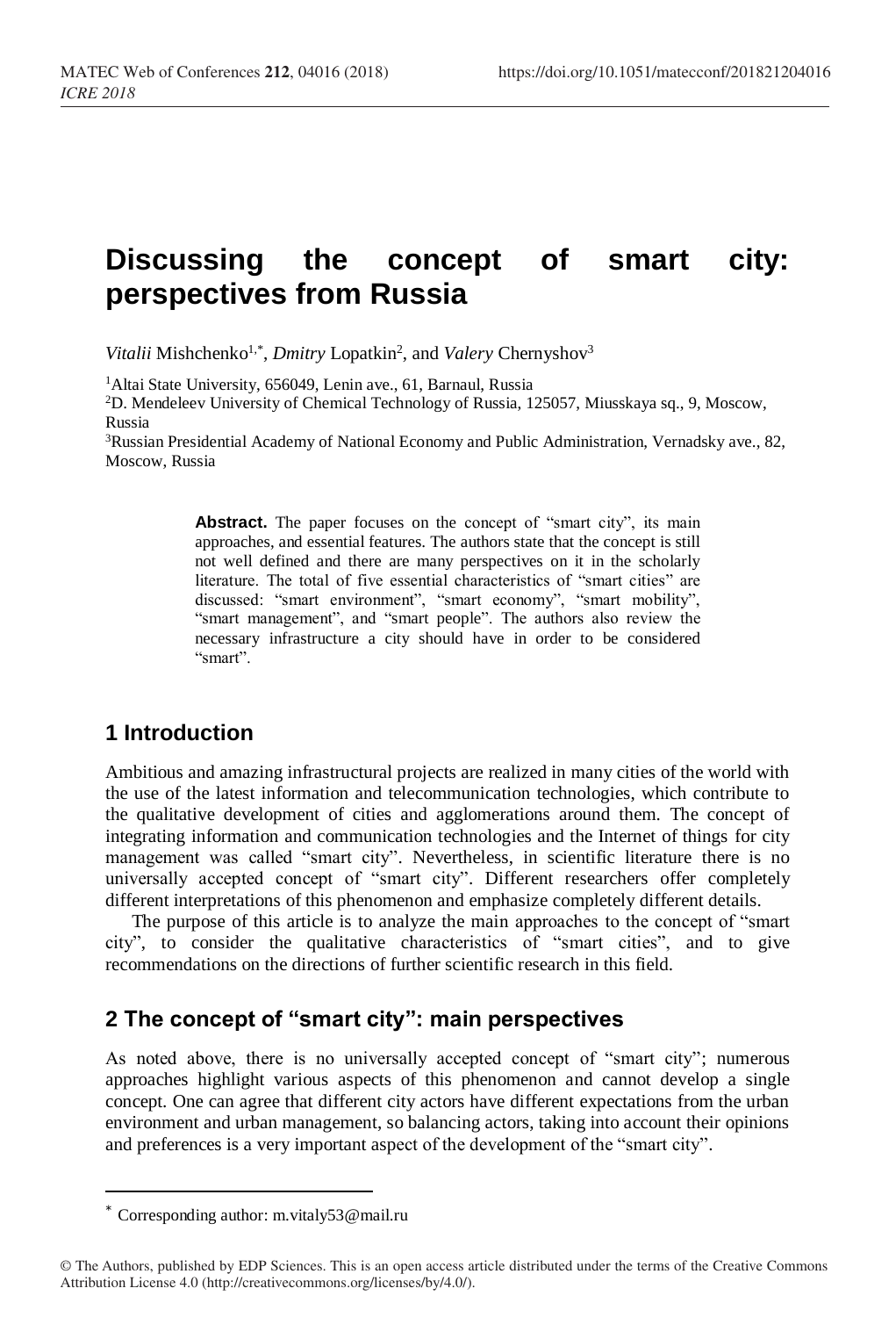As a rule, city authorities make their emphasis on ensuring public safety, effective management in emergency situations, providing quality educational, medical and other services, monitoring the state of the environment in the city, etc. In turn, city management companies (including organizations supplying resources to different areas of urban economy) focus on the uninterrupted supply of resources to customers, the provision of proper infrastructure, the collection of meter data and billing, the planning of technical repair of outdated infrastructure, etc. Ordinary residents of the city are interested in the rapid qualitative reception of services from state and municipal bodies, the state of transport, educational, medical infrastructure, good ecology, etc. All these factors have a serious impact on urban development, including within the framework of the "smart city" concept.

One of the most popular approaches to the definition of the concept of "smart city" is the following: "smart city: is a single city system that includes a range of important characteristics such as "smart environment", "smart economy", "smart mobility", "smart management", and "smart people" [1, 2]. Let's look at the details of these characteristics of the "smart city".

Firstly, the "smart environment" is an essential component of the "smart city" and includes a healthy environment within a single urban space, i.e. that part of the objective and spatial environment that is important to the city's society and is included in it. "Smart environment" includes the natural environment created by nature (forests, rivers, lakes, hills, fauna, etc.) and an artificial environment created by humans (architectural plan of the city, location of residential buildings, industrial enterprises, etc.). Clean ecology is an indispensable attribute of the "smart environment" of any "smart city".

Secondly, "smart economy" is based on the criteria of economic efficiency of economic entities. This is characteristic of the "smart economy" in order to stimulate the increase of the efficiency of economic activity in completely different spheres of municipal economy in order to achieve a high level of economic efficiency within the economy of the whole city. This concerns especially the state and municipal enterprises which are very often economically inefficient with low susceptibility to innovations in technologies and management methods.

Thirdly, "smart mobility" implies an effective organization of urban space using information technology and the Internet of things. Of course, the transport infrastructure is an obvious example of the organization of "smart mobility" in the city. Nevertheless, the effective distribution of electrical energy, water, heat, etc. is also an important aspect of "smart mobility" in the "smart city". Thus, we must analyze not only the mobility of people in the city ("clever" distribution of the flow of cars and public transport and), but also the mobility of all other resources using modern information and communication technologies.

Fourth, "smart management" of the city is one of the most serious challenges of modern cities. Of course, the city is a very complex structure that should be effectively managed using reliable information and reliable means of communication. A striking example of "smart management" is the creation of electronic databases that allow you to receive information online and effectively manage various aspects of city life. In our opinion, the experience of Moscow "renovation" is worth attention [5, 6, 7, 8].

Fifth, "smart people" are residents of the "smart city: and have a high level of education and intelligence that allow them to create "smart technologies" and actively use them. Nonstandard and creative thinking, high intellect, and a desire to work in innovative sectors of the economy are also an indisputable attribute of "smart people" living in a "smart city".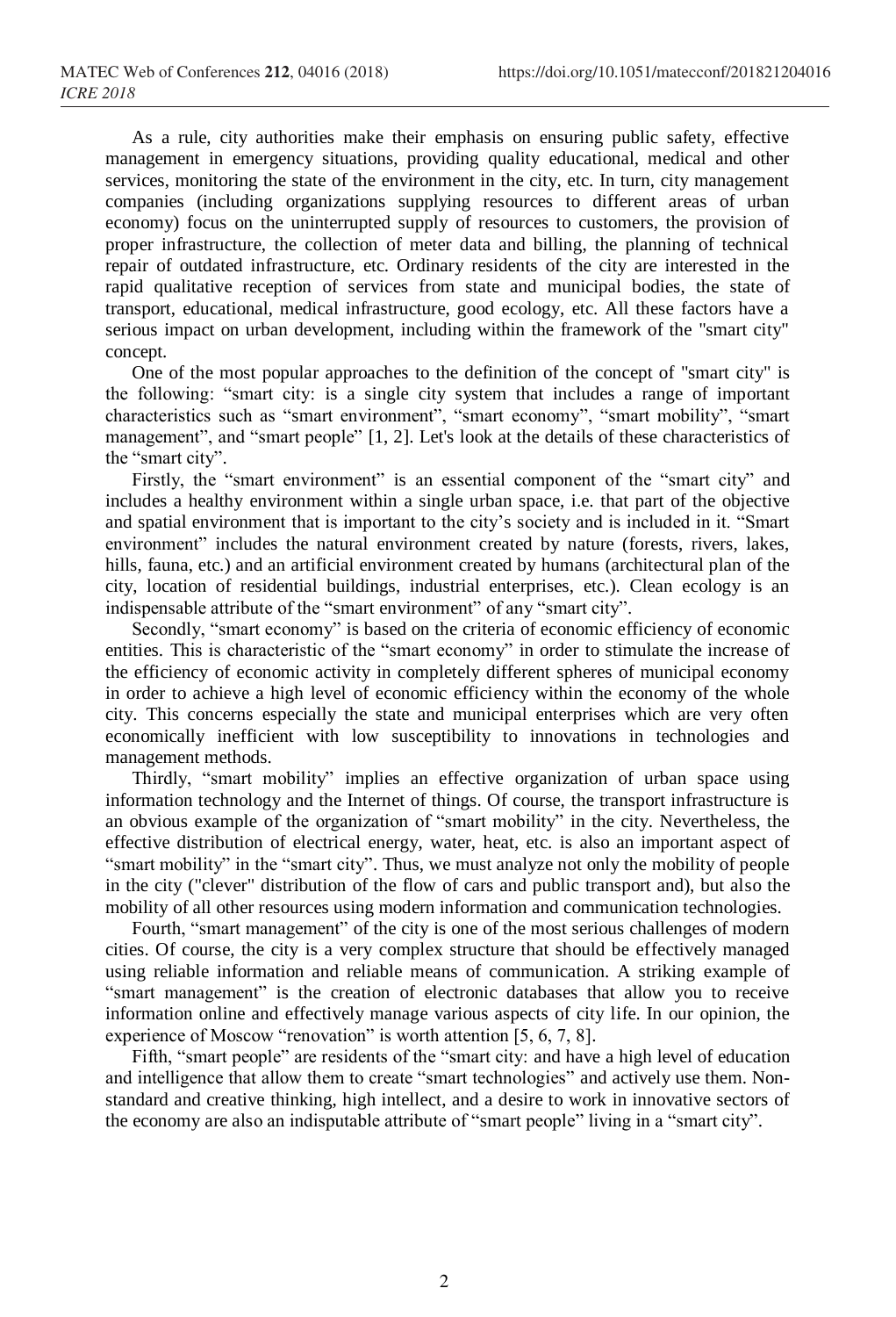## **3 Infrastructure of "smart cities": transport, ICT, intellectual buildings**

The infrastructure of the "smart city" helps the communal sector, enterprises, and households to increase economic efficiency, reduce the burden on the environment, ensure the comfort and safety of residents and visitors of the city. This is achieved through a system of links between modules of transport and engineering systems, the creation of ergonomic control loops, as well as increasing the level of awareness and efficiency of city services. A single network of sensors regulates the functioning of the city's basic life support systems, monitors the movement of vehicles, monitors the condition of structural elements of buildings, supplies dispatch points with both visual and statistically processed information [4].



**Fig. 1**. Infrastructure of a "smart city".

Information and telecommunication technologies have proved to be one of the most effective means of solving urban problems. To this end, the various components of urban development must be integrated into a single system. Today, it is possible to record the total of five major trends related to information and communication technologies and capable of seriously changing the face of cities in the near future: (a) remote access to all types of services and services; (b) "smart" urban infrastructure; (c) implementation of solutions to ensure public and information security; (d) the "Internet of things"; (e) the development of wireless communication technologies [2].

Transportation in the "smart city" is based on an intelligent transport system. This means the integration of operational management of all modes of transport and the ability to respond to events in real time. It is important that the transport system is an integral part of the entire "smart city" system and therefore should have a user-friendly interface within which it is possible to find and use a variety of services, from the hint to which parking to send the car to the notification of the arrival time of the local public transport.

In modern conditions, there is a need to use the network infrastructure in order to improve economic efficiency and ensure social, cultural, and urban development. The term "infrastructure" in this context indicates the development of business services, housing, recreation, lifestyle and ICT, and highlights the idea of a "networked city" as the main model of development and coherence as a source of growth. This highlights the crucial role of high-tech and creative spheres of activity in the long-term growth of cities [3].

Efficient use of energy resources is becoming one of the main integral indicators for achieving economically justified resource efficiency at the current level of technology and technology development and compliance with environmental protection requirements [1, 2, 3]. The increase in energy efficiency also implies the creation of conditions for the development of alternative methods of production and supply of energy and municipal